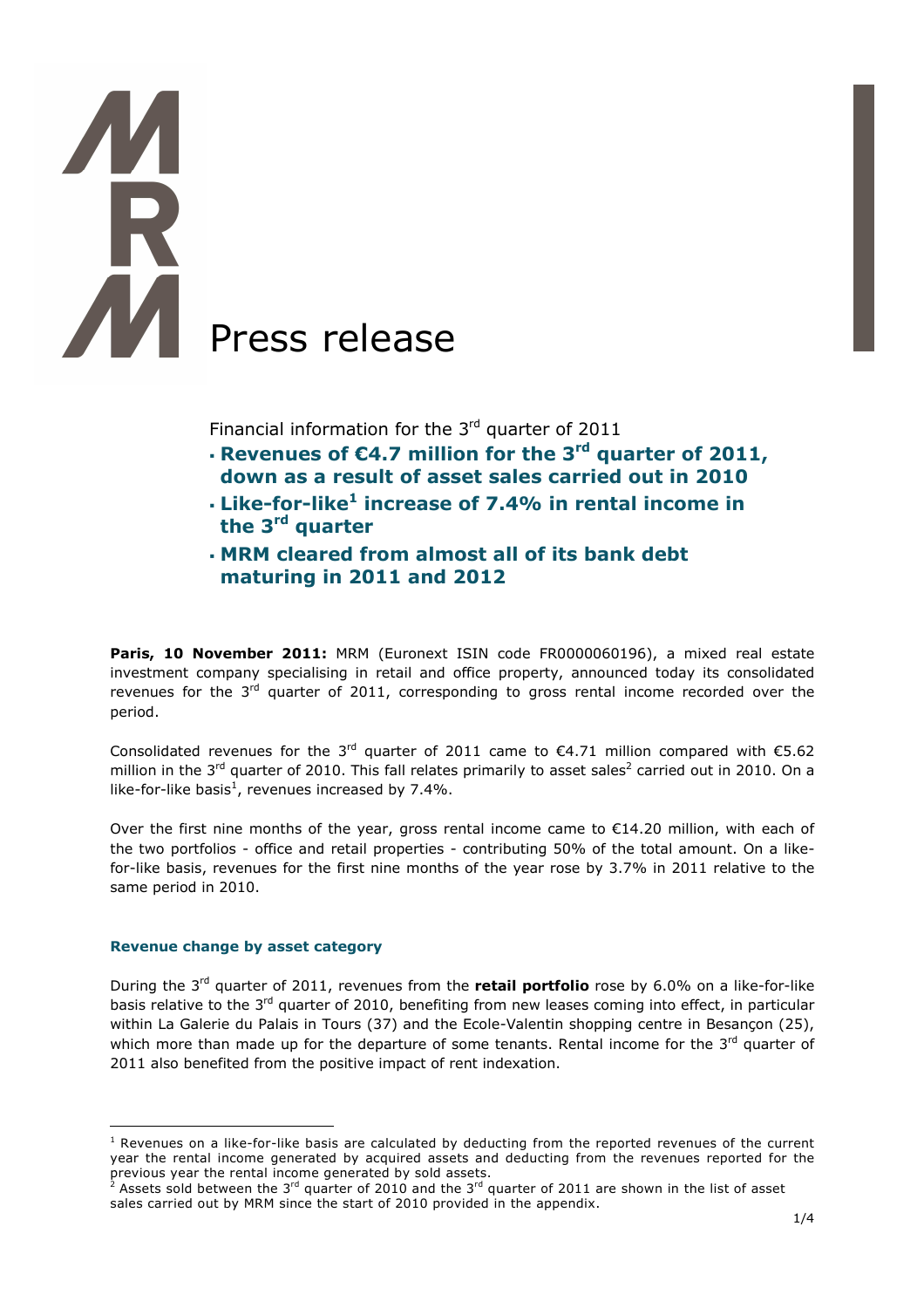On a like-for-like basis, rental income generated by the **office portfolio** rose by 8.8% in the  $3<sup>rd</sup>$  quarter of 2011 relative to the  $3<sup>rd</sup>$  quarter of 2010. In addition to the positive effect of indexation, revenues benefited in the 3<sup>rd</sup> quarter from new leases<sup>3</sup> coming into effect concerning in particular Cytéo in Rueil-Malmaison (92) and Delta in Rungis (94), which more than made up for the vacating of some premises in multi-tenant buildings.

The lease signed with Telindus for the Solis building in Les Ulis (91) does not affect the rental income comparison between the 3<sup>rd</sup> quarter of 2011 and the 3<sup>rd</sup> quarter of 2010. Indeed, the lease signed with the new occupant is due to come into effect contractually on 1 December 2011, while the previous tenant left in May 2010.

| <b>IFRS consolidated</b><br>revenues<br>$\epsilon$ million | Q3<br>2010 | Q3<br>2011 | Change    | Change<br>like-for-like<br>1.2 | 2010  | 9 months <b>9 months</b><br>2011 | Change   | Change<br>like-for-like<br>1.4 |
|------------------------------------------------------------|------------|------------|-----------|--------------------------------|-------|----------------------------------|----------|--------------------------------|
| Retail                                                     | 3.12       | 2.30       | $-26.5%$  | $+6.0%$                        | 9.59  | 7.05                             | $-26.5%$ | $+5.3%$                        |
| Offices                                                    | 2.49       | 2.41       | $-3.3%$   | $+8.8%$                        | 10.42 | 7.15                             | $-31.4%$ | $+2.2%$                        |
| Total gross rental<br>income                               | 5.62       | 4.71       | $-16.2\%$ | $+7.4%$                        | 20.01 | 14.20                            | $-29.1%$ | $+3.7%$                        |

(*Audited figures)* 

# **Key events**

During the 3<sup>rd</sup> quarter of 2011, four leases were signed representing annual rental income of  $\epsilon$ 0.7 million. Two new leases relate to the Cap-Cergy office building in Cergy-Pontoise (95) with a 2,800 sqm lease taken up by Pôle emploi and a 600 sqm lease taken up by Enertrag. Two new retail property leases were also signed, one with restaurant Speedolunch at the Sud-Canal shopping centre in Montigny-le-Bretonneux (78) and another with the Bleu Libellule retail chain at Les Halles in Amiens (80).

MRM continued with the investment committed for three of its office properties. At the Solis building in Les Ulis (91), works to convert warehouse premises into office space are due to be completed in late November. In Cergy-Pontoise (95), works to adapt Cap-Cergy to be used as a multi-occupant building are due to be completed by the end of the year. Lastly, the completion of redevelopment works of the Nova building in La Garenne-Colombes (92) is still scheduled for the 1<sup>st</sup> half of 2012.

# **Financial situation and outlook**

Since the beginning of 2011, MRM has made significant progress in reducing its debt and extending the maturity of its bank loan commitments.

On 5 October 2011, MRM announced the signature of the final sales agreement concerning four office buildings in Boulogne-Billancourt for €10.3 million (excluding transfer taxes).

In addition, pursuant to the agreement announced on 29 August 2011, the Group also sold 100% of the company owning two office buildings in Puteaux and Rueil-Malmaison to Foncière LFPI on 28 October 2011. The deal was based on a valuation of €39.6 million for the two properties.



 $\overline{a}$ 

 $3$  New leases or renewals under improved terms

 $4$  The list of assets sold since  $1<sup>st</sup>$  January 2010 is attached as an appendix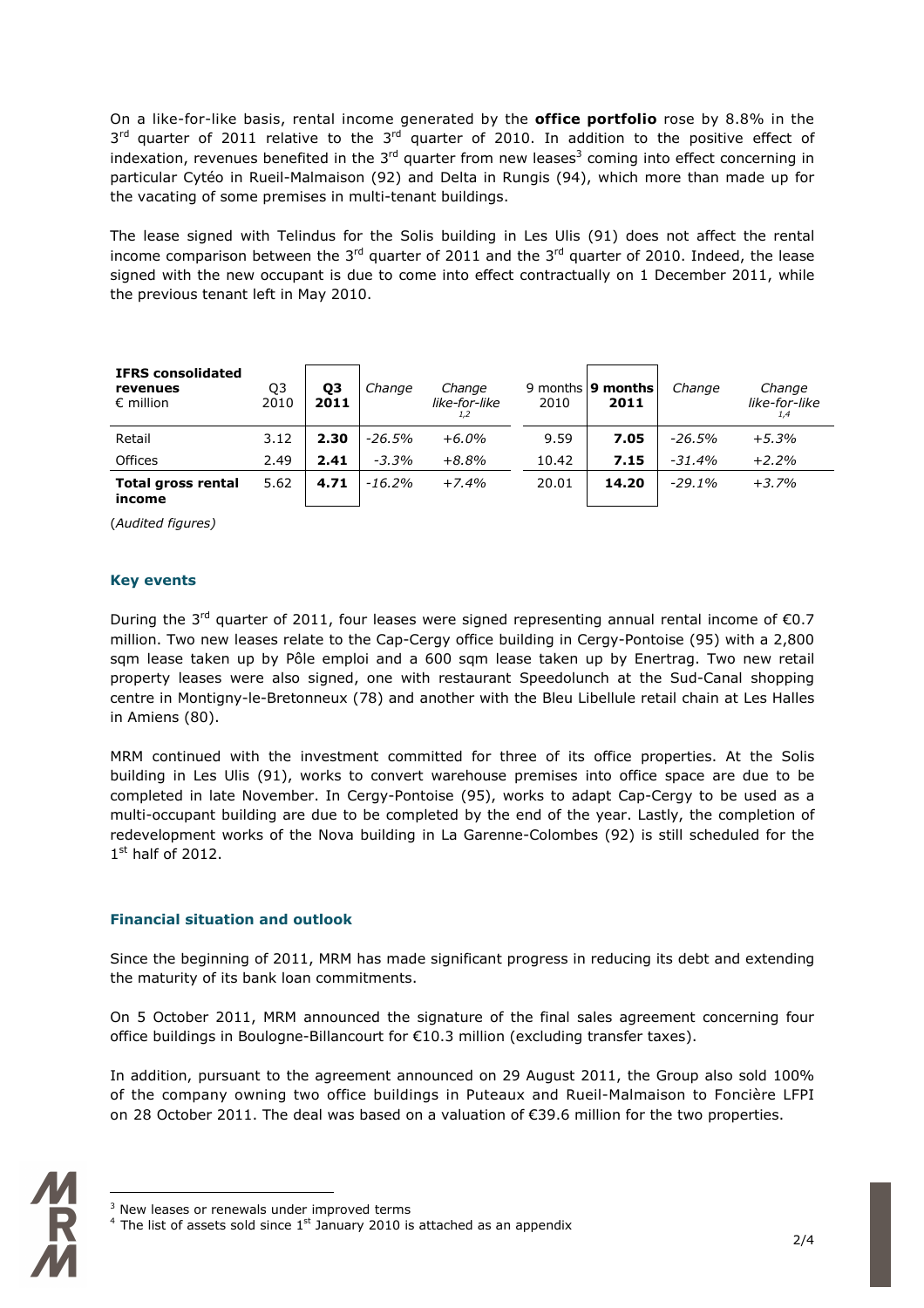These asset sales have enabled MRM to further reduce its bank debt. MRM paid back a loan maturing in 2011 and is cleared from almost all its bank loan commitments maturing in 2012 :

- . the amount of debt maturing in 2011 now stands at just  $\epsilon$ 0.5 million compared with  $\epsilon$ 2.8 million at 30 June 2011, and
- . the commitments maturing in 2012 have been reduced by €30.9 million compared with 30 June 2011 and now stand at €3.0 million.

In total, MRM's bank debt - which had already been reduced from €271.3 million at 31 December 2010 to €238.9 million at 30 June 2011 - now stands at €200.9 million.

Net cash from asset sales carried out since the end of the 3<sup>rd</sup> quarter – i.e. around €8 million after costs relating to asset sales and the repayment of bank loans secured against the sold assets – will contribute to the financing of investments planned for the end of 2011 and 2012.

As regards the outlook, the Group expects to generate a slightly negative net operating cash flow over the full year in 2011.

Jacques Blanchard, Chairman and Chief Executive Officer of MRM, comments: "*Taking account of the asset sales carried out in 2010, our revenues are in line with expectations. On a likefor-like basis, the increase in rental income reflects the work done in managing our properties and we continue to actively work on the letting of vacant premises. Furthermore, the asset sales carried out since the end of the third quarter have enabled MRM to be cleared from almost all of its bank debt falling due in 2011 and 2012, while also contributing to finance the completion of its asset upgrading works.*"

### **Calendar**

Fourth quarter revenues and 2011 results will be published on 23 February 2012 before the market opens and will be presented during an information meeting to be held on the same day.

### **About MRM**

A listed real estate investment company, MRM owns a mixed portfolio of office and retail properties comprising both stabilised assets and value-added opportunities. Its portfolio has been built up gradually since the second half of 2007 with the contribution of properties from Dynamique Bureaux and Commerces Rendement, two investment companies created and managed by CB Richard Ellis Investors (operating as CBRE Global Investors since October 2011), and acquisitions carried out directly by its subsidiaries. MRM's real estate operations are managed by CBRE Global Investors. MRM is listed in Compartment C of Euronext Paris (Bloomberg code: MRM:FP – Reuters code: MRM.PA).

### **For more information, contact:**

MRM DDB Financial 65/67, avenue des Champs-Elysées 55, rue d'Amsterdam 75008 Paris, France 75008 Paris, France T +33 (0)1 58 62 55 55 T +33 (0)1 53 32 61 51 relation\_finances@mrminvest.com isabelle.laurent@ddbfinancial.fr

**Website: www.mrminvest.com**

Isabelle Laurent